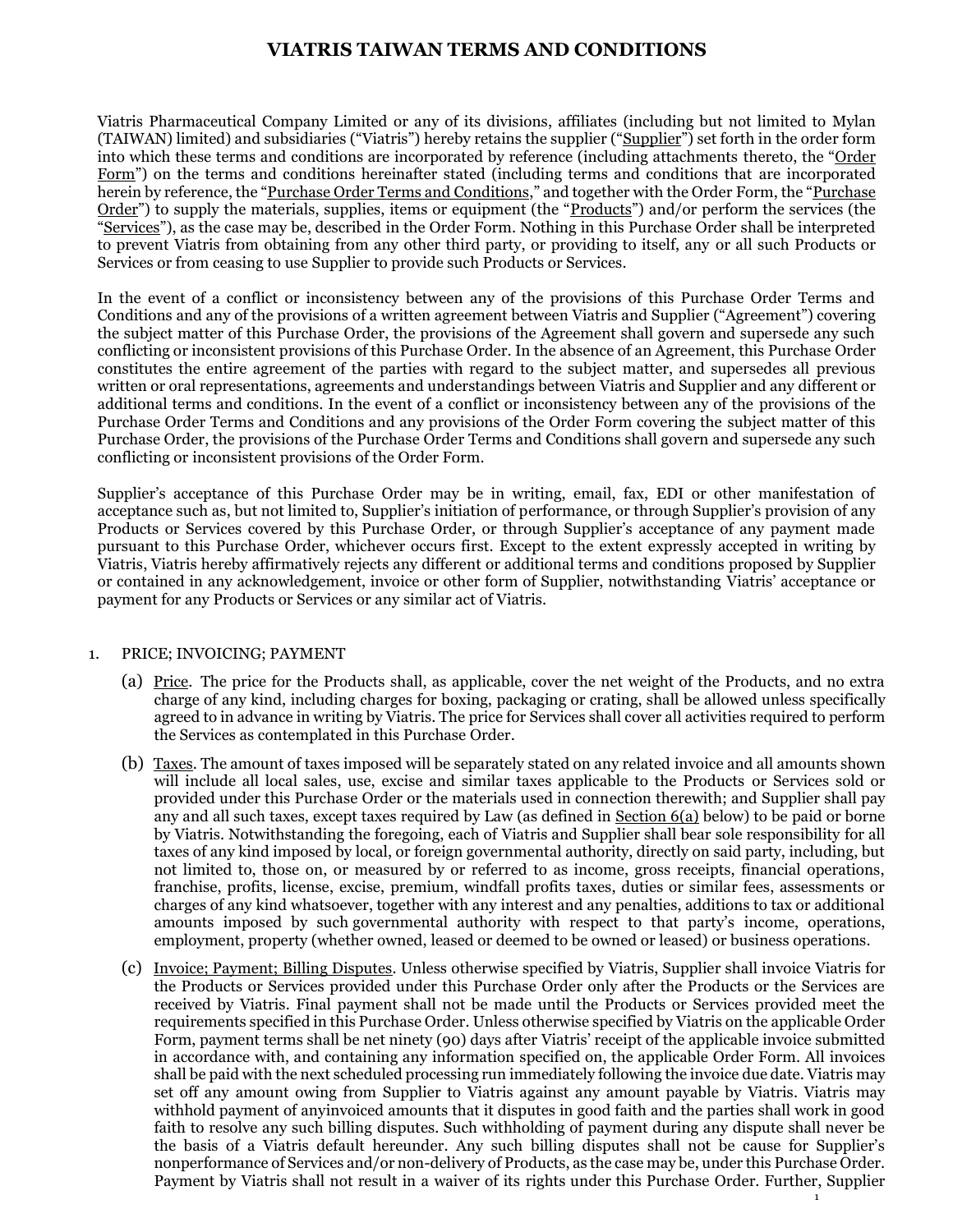shall perform its obligations under this Purchase Order in amanner that meets or exceeds the service levels, if any, set forth in this Purchase Order. If Supplier fails to meetany such service levels, Supplier shall perform a root cause analysis of such failure and shall promptly take corrective actions. Additionally, in the event of any such failure, Viatris shall receive the service level credits, if any, set forth in this Purchase Order. Service level credits shall not be deemed Viatris' sole and exclusive remedy for any failure by Supplier to achieve service levels. In order to be eligible for reimbursement by Viatris of reasonable out-of-pocket travel and travel-related expenses incurred by Supplier Personnel (as defined in Section 6(a) below) in providing the Products and/or Services hereunder, all such expenses incurred by Supplier:(i)must have been preapproved by Viatris in writing prior to the date such expenses are incurred; and (ii) must be in compliance with Viatris' travel and entertainment guidelines, as supplemented and/or amended from time to time. Supplier will (i) provide truthful and complete documentation supporting, in reasonable detail, the delivery of the Products or the Services performed and any expenses incurred, (ii) maintain true, accurate, and complete invoices, reports, statements, books, and other records, and (iii) secure pre-authorization in writing from Viatris for any extraordinary expenditure.

### 2. DELIVERY; CANCELLATION; INSPECTION; ACCEPTANCE

- (a) Product Delivery. Supplier shall be responsible for packaging, loading and shipping the Products in accordance with any packaging specifications, shipping methods and other related requirements set forth in this Purchase Order or otherwise communicated in writing to Supplier by Viatris. If no such specifications, methods or requirements are so specified, Supplier shall be responsible for packaging, loading and shipping the Products in a manner sufficient to prevent damage and loss to the Products during shipment. Shipments must equal quantity ordered, unless otherwise agreed to by Viatris in writing. Supplier shall provide a packing list to Viatris (which shall be securely attached to the outside of the package) for all shipments referencing this Purchase Order number. Unless otherwise specifically provided for herein, Supplier shall be responsible for freight and delivery to the destination specified on the applicable Order Form. All freight and delivery charges will be borne by Supplier, unless specifically agreed to in advance, in writing by Viatris. Provided Viatris agrees to accept such freight and delivery charges in advance, the amount allocated for product freight delivery will be separately statedon the Order Form and any related invoice, and all amounts shown will include all packaging, loading and shipping applicable to the Products or Services sold or provided under this Purchase Order or the materials used in connection therewith. Under no circumstances will Supplier include in such charges, or will Viatris bear, additional or charges related to the freight and delivery of covered Products and/or Services, including, but not limited to, fuel surcharges, energy surcharges, or seasonal surcharges, whether originated by Supplier or on behalf of any third party. Notwithstanding any provision in this Purchase Order to the contrary, Supplier shall bear all risks of loss and damage to the Products until final acceptance by Viatris at Viatris' "ship to" destination specified on the applicable Order Form. Further, Supplier shall bear the same risks with respect to any Productsrejected by Viatris or as to which Viatris has revoked its acceptance from the time of such rejection or revocation.
- (b) Customs Clearance. For shipment of Products imported into the commerce of Taiwan, Supplier shall promptly provide Viatris with a commercial invoice that includes the information required, as supplemented and/or amended from time to time. Supplier shall remain fully responsible for its compliance obligations underthis Purchase Order.
- (c) Country of Origin Requirement. Supplier shall determine the appropriate Country of Origin accordingto local regulations.
- (d) Safety Data Sheets. Supplier shall provide to Viatris all information related to the safety, safe handling, environmental impact, and disposal of the Product including, without limitation, safety data sheets. Supplier shall promptly deliver to Viatris any updates or amendments to the information, including those made to address the United Nations Globally Harmonized System of Classification and Labeling of Chemicals' requirements, provided pursuant to this Section and any new information relating to the safety, safe handling, environmental impact, or disposal of the Product.
- (e) Cancellation. The delivery of Products and/or Services shall strictly comply with the delivery date or delivery schedule, if any, specified by Viatris. If at any time it appears that Supplier will not meet such delivery date or schedule, Supplier shall promptly notify Viatris in writing of reasons for, and the estimated duration of, the delay. If requested by Viatris, Supplier shall ship delayed Products by means to avoid or minimize delay tothe maximum extent possible, any added cost to be borne by Supplier. In addition to its other remedies, Viatris reserves the right to cancel all or any part of any Purchase Order for the undelivered Products or unperformed Services if Supplier does not deliver the Products or perform the Services as specified in this Purchase Order.
- (f) Changes. Supplier acknowledges and agrees that Viatris may provide Supplier with a written request for changes to the Services and/or Products, as the case may be, from time to time. Viatris and Supplier shall reviewall such requests to determine the effect, if any, such requested changes may have upon fees payable,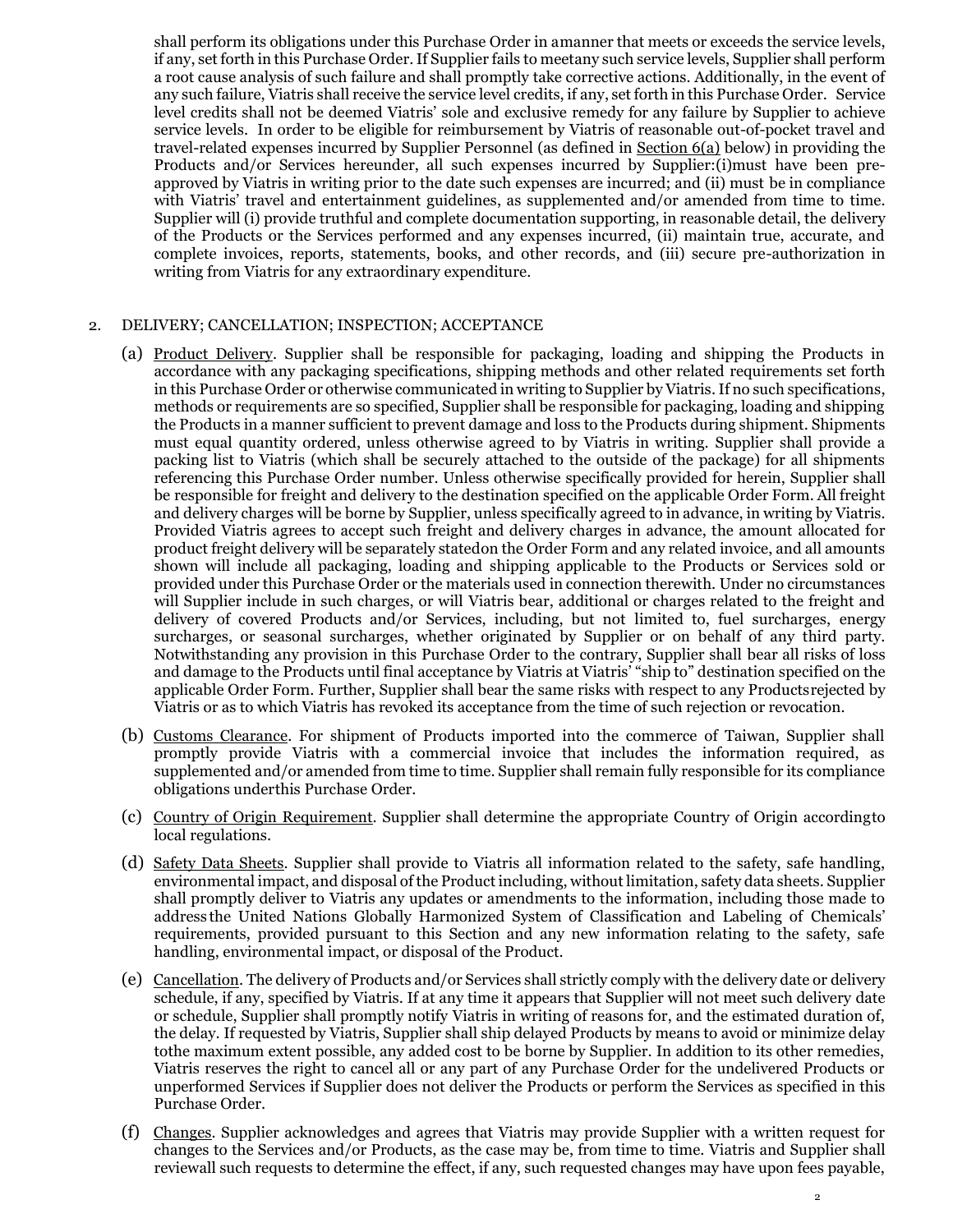delivery schedule, and other terms and conditions of this Purchase Order. After such effects have been assessed, Viatris may decide, in its sole discretion, whether to implement such changes. If Viatris elects to implement such changes, the parties shall enter into a written agreement signed by both parties that describes such changes, which agreement shall constitute an amendment to this Purchase Order.

(g) Inspection; Acceptance of Products and Services. All Products or Services delivered or performed shall be subject to final review, inspection and acceptance by Viatris, notwithstanding any payment or initial inspections. Acceptance of Products and Services shall occur when the Products or Services delivered under this Purchase Order have been inspected by Viatris and determined to meet the requirements specified in this Purchase Order. Viatris shall make such inspection within a reasonable period of time (not to exceed ninety (90)days) after the applicable Products have been delivered or Services completed by Supplier. For the avoidance of doubt, there shall be no time restrictions applicable to Viatris' provision of notice of rejection of any Product withrespect to any latent defects, which shall include any defects that may not be detected by Viatris through standard inspection and testing of a Product sample or that may affect only a portion of Product. If the Products or Services do not meet such requirements, Viatris shall give Supplier detailed written notification of the deficiency or non-conformance and a direction to Supplier to promptly (and in any event within thirty (30) days): (i) repair,replace or re-perform the deficient or non-conforming Products or Services; or (ii) cease all Supplier activities related to Products or Services; and/or (iii) refund to Viatris all fees paid by Viatris hereunder for the deficient or non-conforming Products or Services and those Products or Services that are dependent on such deficient or non-conforming Products or Services. Any such corrected Products or Services shall be subject to the same inspection and acceptance terms provided for in this Section 2(g). If Viatris directs Supplier to repair, replace or re-perform the deficient or non-conforming Products or Services and Supplier fails to complete same within thirty (30) days after Viatris' direction, then Supplier shall refund to Viatris all fees paid by Viatris hereunder for the deficient or non-conforming Products or Services and those Products or Services that are dependent on suchdeficient or non-conforming Products or Services. Inspection and acceptance of any Products or Services by Viatris shall not affect Supplier's warranties or Viatris' remedies under Section 6(a) below. The foregoing shall not be construed to limit or exclude any other rights or remedies of Viatris at law or in equity.

### 3. AUDIT

Supplier shall provide (and shall cause each Supplier subcontractor to provide) to Viatris or its representatives, including its external auditors and to any governmental authority access at all reasonable times and after reasonable notice (except in the case of an audit by a governmental authority) to any facility of Supplier (and each Supplier subcontractor), Supplier Personnel, and to data and records, in each case relating to the Products and/or Services provided hereunder and Supplier's performance under this Purchase Order, for the purposes of: (a) performing audits and inspections to verify the integrity and security of Viatris Information (defined below) and to examine the systems that process, store, support and transmit Viatris Information and to ensure that Viatris is compliant with all Laws; (b) observing Supplier's performance of its obligations under this Purchase Order, including without limitation compliance with Environmental Laws and business continuity standards; and (c) enabling Viatris to comply with all applicable Laws. Supplier shall not require that Viatris enter into a separate confidentiality, non-disclosure, site visit or similar agreement in connection with any such access, inspection, audit or observation by Viatris<br>or its auditors or a governmental authority. Supplier shall cooperate with Viatris' representatives for all Supplier shall cooperate with Viatris' representatives for all of these purposes, and shall promptly correct, at no expense to Viatris, any deficiencies noted during the audits/inspections that materially jeopardize Supplier's ability to fulfill its obligations or that may cause harm to human health or the environment. Supplier further agrees to maintain its books and records relating to Products and/or Services provided under this Purchase Order for a period of six (6) years or such longer period as may be required by applicable Laws from the date work under this Purchase Order was completed. If any such audit reveals that Supplier has overcharged Viatris, Supplier shall promptly reimburse Viatris for such overcharge, and in the event that any such overcharge equals an amount equal to or greater than five percent (5%) of the amount that should have been charged under the terms of this Purchase Order, then Supplier shall promptly reimburse Viatris for all reasonable costs and expenses incurred in the conduct of the audit. Supplier acknowledges and agrees that Viatris shall have the right, at any time during the term of this Purchase Order, including any renewal thereof, to request that Supplier complete any forms (or any successor process) and that Supplier will cooperate with such request and in the remediation of any identified weaknesses that reasonably may affect the privacy, confidentiality, security or integrity of Confidential Information (as defined in Section 4 below).

### 4. CONFIDENTIAL INFORMATION

(a) General Obligations. Supplier understands and acknowledges that, in the provision of Services or Products pursuant to this Purchase Order, Viatris may disclose to Supplier or Supplier may otherwise obtain information that Viatris (or any of its subsidiaries, affiliated companies, vendors or customers) considers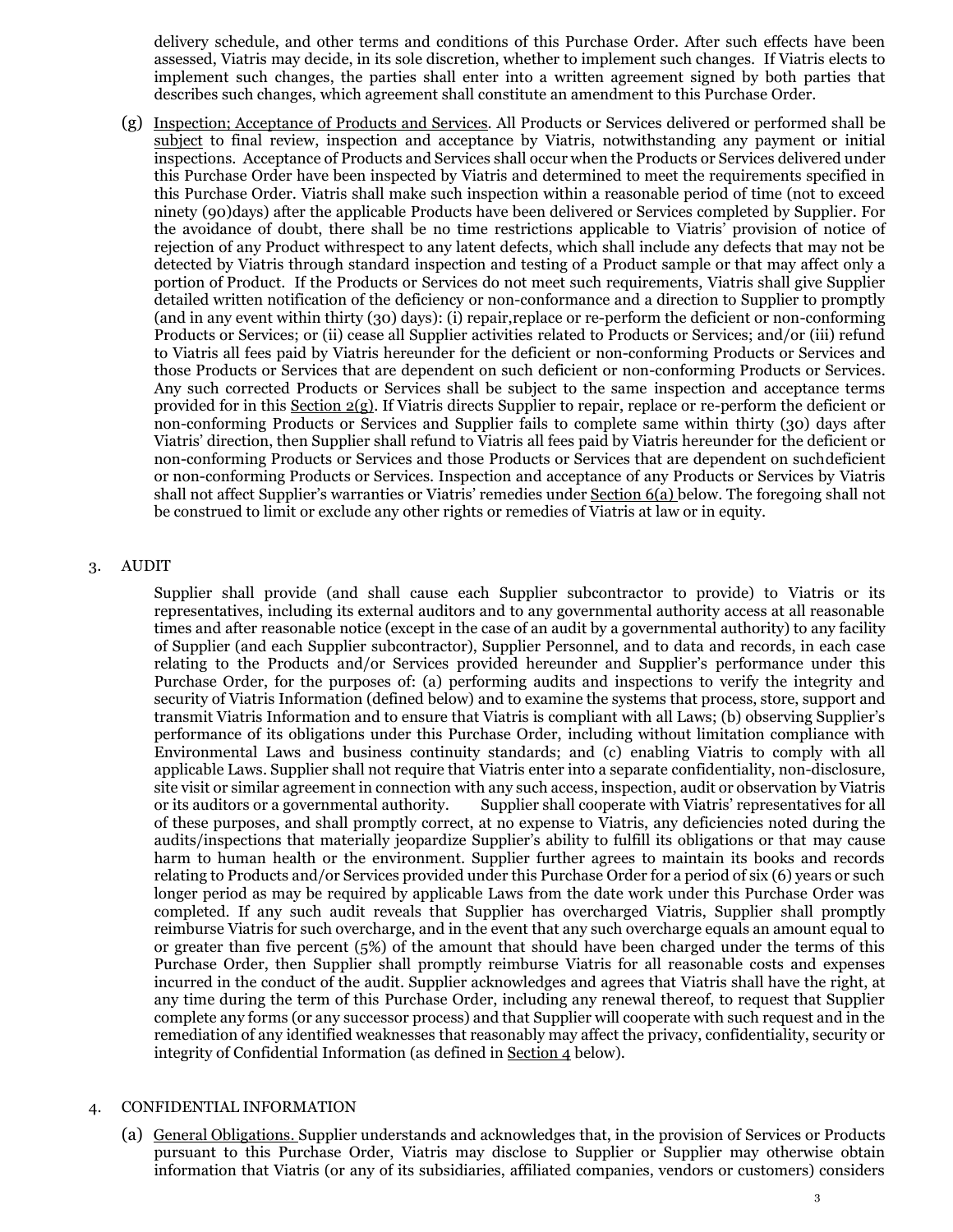confidential. Such information may include all information relating to the subject matter of this Purchase Order, whether furnished to or obtained by Supplier or its representatives before, on or after the date of this Purchase Order, in any form, including, but not limited to, written, verbal, visual, electronic or in any other media or manner ("Confidential Information"). For the avoidance of doubt, any and all Personal Data (as defined below in Section 5(a)) made available to Supplier pursuant to the Services is deemed Confidential Information. Supplier shall keep Confidential Information strictly confidential as competitive-sensitive information. Supplier shall exercise the same degree of care for the Confidential Information of Viatris as it uses to protect its own confidential information, but in any event, not less than reasonable care, including, without limitation, the requirements of this Purchase Order. Supplier shall not disclose Confidential Information without the prior express written consent of Viatris to any person or entity not a party to this Purchase Order (other than as required by applicable Laws) in any manner whatsoever, in whole or in part, and shall not be used by Supplierother than in connection with the purposes permitted by this Purchase Order. Confidential Information may be disclosed by Supplier only to the directors, officers, employees and agents (including subcontractors) of Supplier who have a legitimate need to know such Confidential Information for purposes of carrying out Supplier's obligations under this Purchase Order, who have agreed to comply with confidentiality provisions for the protection of the Confidential Information no less protective than the terms of this Purchase Order, and who havebeen informed by Supplier of the confidential nature of the Confidential Information as well as of the confidentiality undertakings of Supplier contained herein. Supplier shall be responsible for any breach of this **Section** caused by any such director, officer, employee or agent (including any subcontractor of Supplier).

- (b) Disclosure of Confidential Information. Notwithstanding the restrictions set forth above, if Supplier is required by Law to disclose any Confidential Information, Supplier may make the required disclosure, provided that prior to making any such disclosure, Supplier shall provide Viatris with: (i) written notice of the proposed disclosure in order to provide Viatris with sufficient opportunity to seek a protective order or other similar order preventing or limiting the proposed disclosure; and (ii) reasonable assistance in seeking such protective order orother similar order.
- (c) Return or Disposal of Confidential Information. Upon completion or termination of this Purchase Order, and at Viatris' written request at any time, Supplier shall promptly return to Viatris or securely destroy (at Viatris' election) all copies of all documents or other materials, in whatever form, that contain Confidential Information and are in the possession or under the control of Supplier or any Supplier Personnel and shall certifyto Viatris in writing that Supplier has done so in accordance with applicable Laws.
- (d) Security Requirements. Supplier, for itself and on behalf of Supplier Personnel, represents and warrants that it has adequate and appropriate technical and organizational controls to ensure the confidentiality, privacy, security and integrity, availability and resilience of Viatris Information (as defined below) and to protect against unauthorized access to or use of Viatris Information (including, without limitation, where Viatris Information is transmitted over a network) that could result in the loss, corruption, destruction, unauthorized use, modification, or disclosure of or interference with Viatris Information, or the substantial harm or inconvenience to Viatris or any Individual (each a "Security Incident"). "Viatris Information" means any information disclosed by or on behalf of Viatris to the Supplier including various forms of business information. Such technical and organizational controls shall also prevent, detect, respond and mitigate a Security Incident. Supplier shall have and maintain industry standard or better certifications and audits applicable to security safeguards for the Services, including without limitation, International Organization for Standardization (ISO), Cloud Security Alliance, and Service Organization Control (SOC) Reports, which shall be made available to Viatrisfrom time to time upon Viatris' request. Supplier acknowledges and agrees for itself and Supplier Personnel that Viatris shall have the right to require additional reasonable protections related to the confidentiality, privacy and security of Confidential Information in connection with this Purchase Order or any renewal or amendment thereof, and Supplier shall agree to such additional reasonable protections as Viatris may reasonably require.
- (e) Security Incident Notification. Supplier will notify Viatris within 24 hours in the event of any Security Incident by reporting such incidents to Viatris' Global Security Operations Center or local Viatris EHS officer. Such notice shall summarize in reasonable detail the impact on Viatris and the affected Individuals of the breach or unauthorized access, use, disclosure, modification, destruction or loss of Viatris Information and the corrective action taken or to be taken by Supplier for preventative measures to prevent any future reoccurrences of such Security Incident.

Supplier will, at its own expense, take all necessary steps to (a) investigate the Security Incident; (b) eliminate or contain the exposure of the Viatris Information; (c) keep Viatris informed of the status of the Security Incident andall related matters; (d) provide reasonable assistance and cooperation requested by Viatris, in the furtherance of any investigation, remediation, and/or mitigation efforts, including any notification that Viatris may determine appropriate to send to affected Individuals, regulators, or third parties; and (e) develop and execute a plan, subject to Viatris' approval, that reduces the likelihood of a recurrence of a similar Security Incident in the future.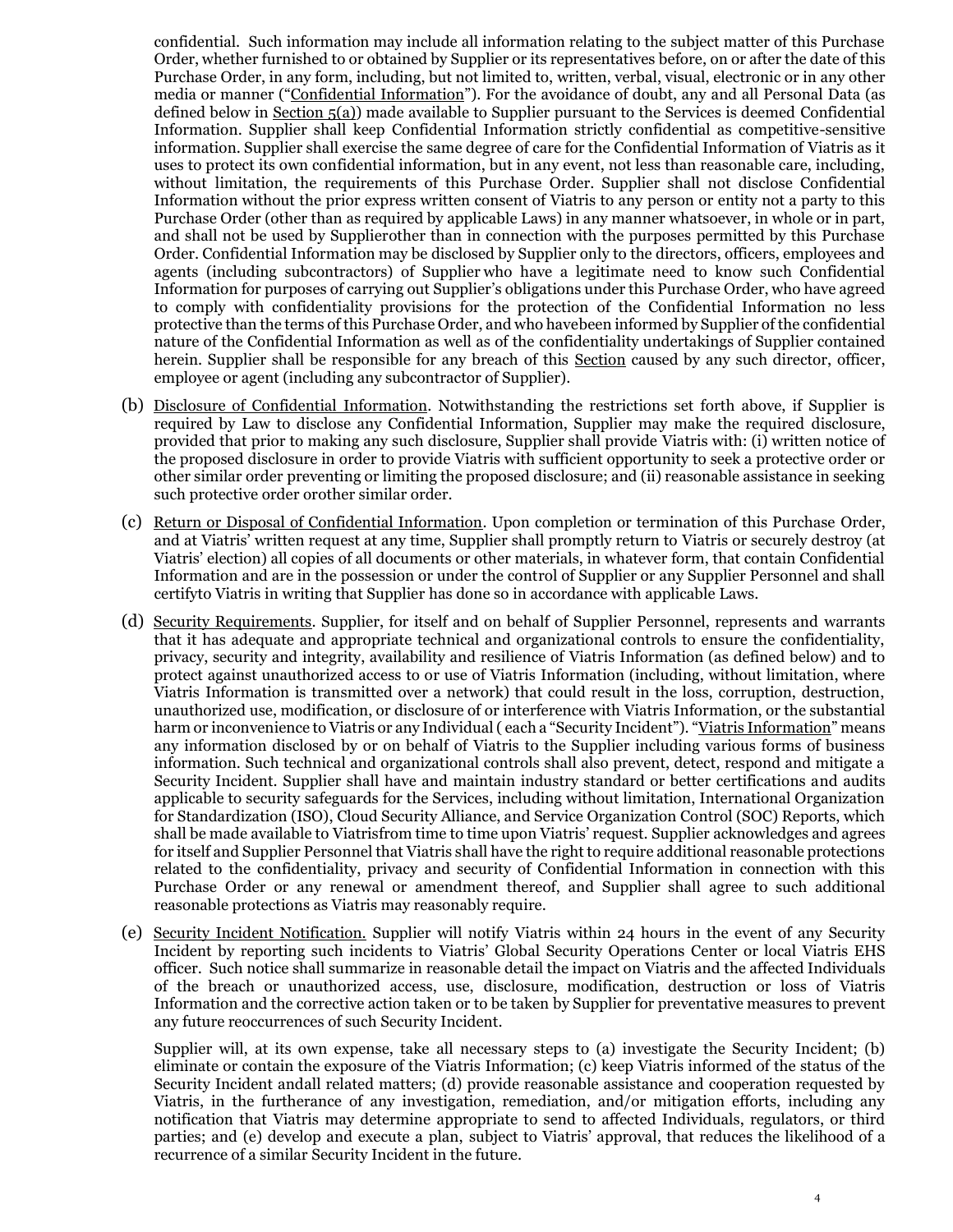- (f) The obligations of Supplier (and Supplier Personnel) in this Section  $\overline{4}$  shall be in addition to any other indemnification obligations Supplier (and Supplier Personnel) may have under the indemnification provisions of this Purchase Order. For the avoidance of doubt, these obligations may be considered indemnification obligationsif necessary to make Viatris and any affected Individuals whole. Any payments under this Section 4 shall not be limited by any limitation of liability or exclusion of consequential, special, punitive, or indirect damages. Further, the obligations under this Section 4 shall survive the completion of the Services or provision of Products, as well as not be limited by any arbitration, limitation of actions or other similarly limiting provisions.
- (g) Transfer. Supplier, for itself and on behalf of Supplier Personnel, agrees that it will only collect, use,process, disclose and retain Viatris Information in the U.S. and its territories, and will not transfer Viatris Information to any other country for any purpose, without the prior written authorization of Viatris.

## 5. DATA PRIVACY

- (a) General Privacy Obligations. As used herein, "Personal Data" has the meaning given by applicable data protection Laws and shall include information (regardless of the medium in which it is contained), whether aloneor in combination with other available information that directly or indirectly identifies an Individual. "Individual" means a natural person. Supplier shall Process the Personal Data (i) only as needed to provide the Services, including with regard to any transfer (ii) in accordance with the Processing instructions of and (iii) in compliance with applicable Laws, including but not limited to applicable data protection laws and regulations. Supplier shall not use the Personal Data for its own purposes.
- (b) Non-Disclosure and Subprocessors. Supplier shall not disclose Personal Data to any third parties, unless expressly authorized by Viatris. Supplier shall ensure that its' employees, agents and representatives processing Personal Data are (i) subject to suitable confidentiality obligations; (ii) informed about the data protection duties that are applicable to their provision of Services under this Purchase Order and (iii) trained accordingly. Supplier shall obtain Viatris' prior written authorization prior to engaging any subprocessor andshall impose substantially similar obligations as set out herein by way of a contract and, if subprocessor fails tofulfil its data protection obligations, Supplier shall remain fully liable to Viatris for the acts or omissions of the subprocessor with respect to the handling of Personal Data.
- (c) Accountability, Cooperation and Audits. Supplier shall (assist Viatris, insofar as reasonably practical, forthe fulfilment of Viatris' obligation to timely respond to requests for exercising the data subject's rights, set forth in applicable data protection Laws, (in particular, if Supplier receives any of these requests, Supplier shall notify Viatris thereof immediately and, in no event, no later than the business day following reception of the request, jointly, as the case may be, with other information that could be relevant to answer the request); and (v) taking into account the nature of the processing and the information available to Supplier, assist Viatris to ensure compliance with its obligations relating to privacy breach notifications and consultation with regulatory authorities.
- (d) Transfer. Supplier shall be responsible for ensuring that any transfer of Personal Data complies with all applicable Data Protection Laws, including, but not limited to, any cross-border Transfer requirements or prohibitions. Supplier will, if so, requested by Viatris, or as required by applicable Laws, enter into an appropriateagreement with Viatris governing any transfer of Personal Data, including, but not limited to the EU Standard Contractual Clauses (Controller to Processor), unless another adequacy mechanism for the transfer exists.
- (e) Additional Terms Applicable in the EEA. If this Purchase Order requires the Supplier to collect, use, disclose, hold or retain Personal Data internationally or from Individuals residing in the European Economic Area ("EEA"), Supplier agrees that: (i) Viatris shall, to the extent permitted by applicable Laws, be a "controller" and Supplier shall be a "processor" as such terms are defined in the EU General Data Protection Regulation ("GDPR"); and (ii) Supplier shall immediately inform Viatris if Supplier believes that any instruction violates the applicable data protection laws and regulations。

## 6. ADDITIONAL REPRESENTATIONS, WARRANTIES AND COVENANTS

(a) Products and Services. Supplier represents, warrants and covenants, that its performance and all Products and Services provided under this Purchase Order shall, until the earlier of twelve (12) months after first placed into service by Viatris or eighteen (18) months after delivery (or performance) by Supplier (or for such longer warranty period as provided by Supplier): (i) be free from defects in design, workmanship and materials; be of the kind, quantity and quality described in, and conform with, the requirements specified in this Purchase Order; (iii) be fit for the purpose intended; (iv) perform in the manner specified; (v) in the case of Services, reflect the highest standards of professional knowledge and judgment; (vi) designed and constructed tobe safe and without risk to human health; (vii) be free of any claim of misappropriation or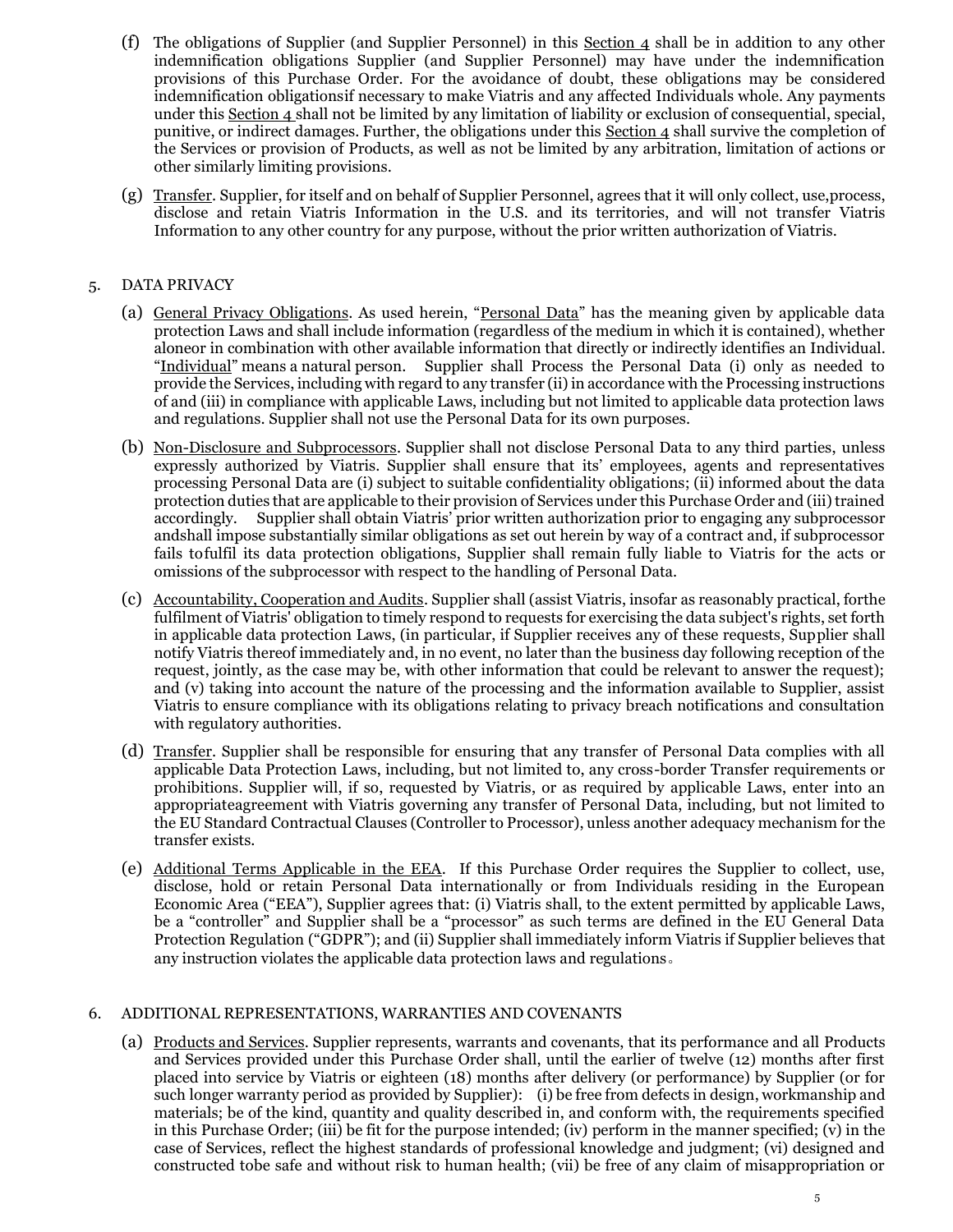infringement by a third party; (viii) if the Products are software, be the most current releases generally available to third parties at the time of delivery; and (ix) comply with all other requirements of this Purchase Order. Supplier represents, warrants and covenants, that its performance and all Products and Services provided under this Purchase Order shall, for a perpetual duration (A) be free and clear of all liens, claims and encumbrances by the date delivered toViatris; (B) If the Product is software, it shall not contain any (1) "back door," "time bomb," "drop dead" device or other software routine designed to disable the software automatically with the passage of time or under the positive control of any person or (2) virus, "Trojan horse," "worm" or other software routines or hardware components designed to permit unauthorized access, to disable, erase or otherwise harm the software, hardware or data, or to perform any other similar actions; (C) comply with all applicable global, federal, country, state, local, foreign and other laws, rules and regulations, ordinances, decrees, orders, codes and requirements (including, but not limited to, any requirements for consents, permits, certificates, approvals and inspections), as the same are promulgated, supplemented and/or amended from time to time ("Laws") that apply to or govern theServices or Products to be provided by Supplier or any of the employees, contractors, subcontractors or agents of Supplier and its subcontractors (collectively, "Supplier Personnel") pursuant to this Purchase Order Terms and Conditions, including, but not limited to, Labor Standards Act, Regulations for the Deliberation of Basic Wage , Employment Service Act , People with Disabilities Rights Protection Act and all applicable Laws or regulations relating to equal employment opportunity and non-discrimination; Narcotics Hazard Prevention Act; Governing Food Safety and Sanitation, Controlled Drugs Act, Cosmetic Hygiene and Safety Act ; Environmental Agents Control Act; Occupational Safety and Health Act; and the Immigration Act, data protection and privacy Laws, each as supplemented and/or amended from time to time; and (D) comply with all Viatris standard operating procedures, policies, control standards and guidelines applicable to the provision of Products or Services, each as supplemented and/or amended from time to time, including, but not limited to Viatris' background check requirements and the "Contingent Worker Travel Policy".

All Supplier Personnel shall be properly educated, trained and qualified to provide the applicable Products and/or Services and shall be properlyinstructed on how to use and protect Confidential Information to ensure compliance with Supplier's obligations under Section 5. Viatris shall have the right to review and approve the qualifications of all Supplier Personnel assigned to provide the Products and/or the Services under this Purchase Order. Viatris shall also have the right to designate at any time that any such Supplier Personnel be removed and replaced with respect to the performance of any activities associated with this Purchase Order.

Supplier shall, without additional cost to Viatris, within thirty (30) days of receipt of written notification of any non-conformance with the warranties set forth above in this Section, as directed by Viatris, correct any such non-conformance by promptly: (i) repairing, replacing or re-performing the non-conforming Products or Services; or (ii) refunding to Viatris all fees paid by Viatris hereunder for the non-conforming Products or Services and those Products or Services that are dependent on such non-conforming Products or Services. The foregoingshall not be construed to limit or exclude any other rights or remedies of Viatris at law or in equity. The warrantywith respect to any such corrected Products or Services shall be subject to the same terms as the warranty provided for in this Section.

Without limiting the generality of the preceding provisions of this Section 6(a), Supplier represents, warrants, and covenants that all Product: (i) shall be adequately contained, packaged, marked, labeled and registered in compliance with, and shall conform to, the requirements of all applicable Laws; (ii) meet or exceed the safety standards established and promulgated under the Occupational Safety and Health Act, and the regulation issued thereunder (each as supplemented and/or amended from time to time); and (iii) are, as of the date of delivery, not adulterated or misbranded within the meaning of the Act Governing Food Safety and Sanitation, the Controlled Drugs Act and the Cosmetic Hygiene and Safety Act, and are also not adulterated or misbranded within the meaning of the food drug or cosmetic laws of any state or local municipality.

Supplier represents, warrants, and covenants that its obligations under this Agreement shall be performed in a manner consistent with Viatris' supplier code of conduct, as codified at and with the Pharmaceutical Industry Principles for Responsible Supply Chain Management, as codified at [https://pscinitiative.org.](https://pscinitiative.org/resource?resource=1)  Supplier further represents,warrants, and covenants that it does not and shall not (i) use involuntary, bonded or underage labor, or, to the extent applicable, (ii) maintain unsafe or unhealthy conditions in any employee lodging.

Supplier agrees that it shall promptly disclose to Viatris any use or unintended use of involuntary, bonded or underage labor and correct unsafe or unhealthy conditions in any employee lodging that it provides.

Supplier shall have a written Business Continuity Plan "(BCP)" and business continuity management system that (1)assures supply of Product or Service to Viatris in the event of a business interruption, including any disruptionresulting from a Force Majeure Event; (2) identifies and protects critical dependencies; (3) complies with Laws; and (4) is consistent with current business continuity standards (e.g., ISO22301). Supplier shall immediately notify Viatris in the event of a potential disruption to critical dependencies and in advance of any potential implementation of the BCP.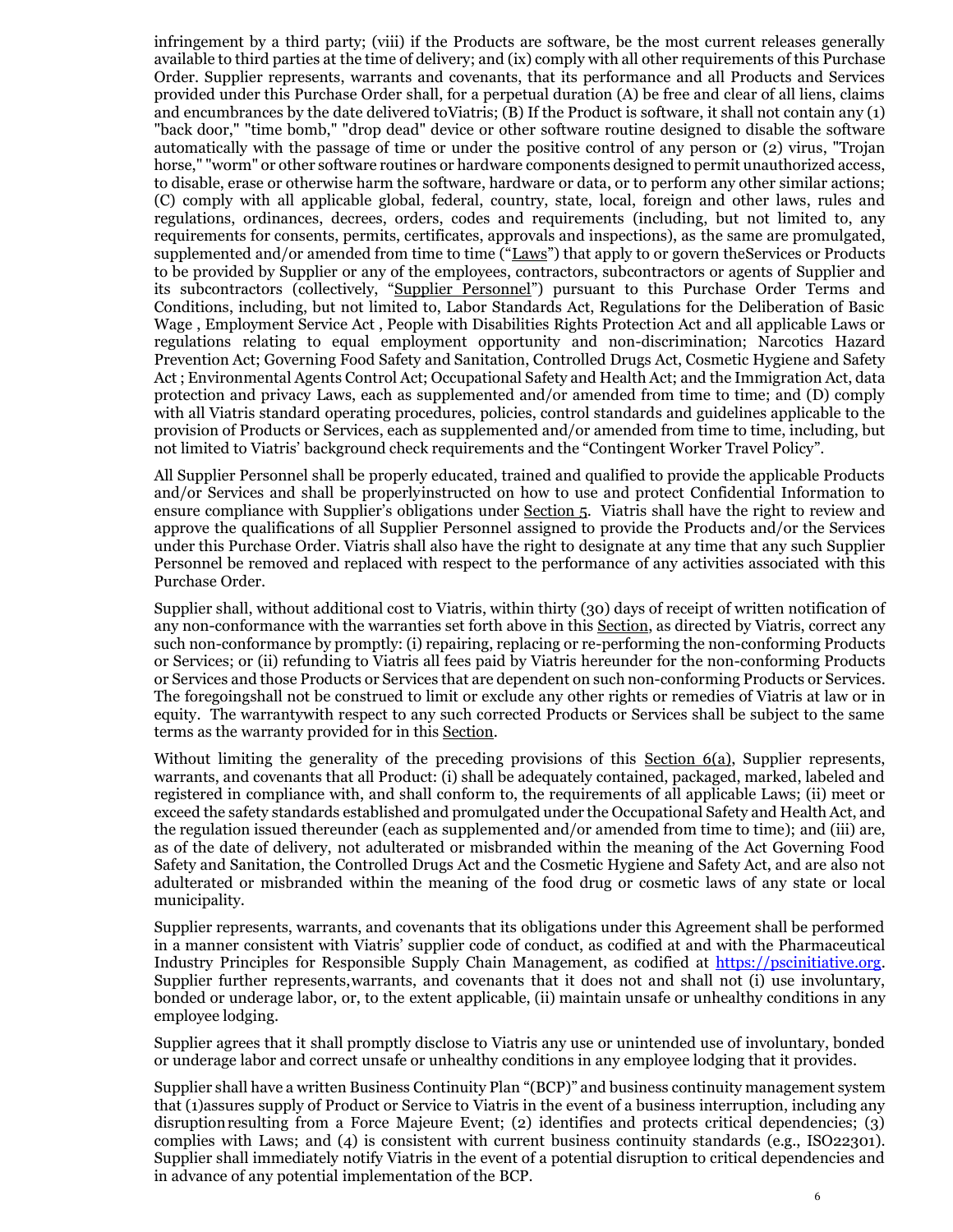Supplier shall adopt and maintain policies and procedures for the responsible sourcing and traceability of Conflict Minerals. Such policies and procedures shall include management systems and supplier outreach anddue diligence processes that are at least as stringent as those contemplated by the Organization for Economic Co- operation and Development Due Diligence Guidance for Responsible Supply Chains of Minerals from Conflict- Affected and High-Risk Areas. In addition, Supplier shall (i) follow any Conflict Minerals policy that may be adopted by Viatris from time to time, (ii) provide to Viatris such information as Viatris may from time to time request, including information concerning the origin of any Conflict Minerals in products, components or raw materials supplied to Viatris and Supplier's related compliance procedures, and (iii) adopt such procedures relating to the responsible sourcing and traceability of Conflict Minerals as may be requested by Viatris from timeto time. If Supplier shall determine that Conflict Minerals contained in any of the Products, components or rawmaterials supplied to Viatris are from sources that are believed to support conflict, Supplier shall immediately notify Viatris at [compliance@viatris.com, w](mailto:compliance@viatris.com,)hich notice shall contain reasonable supporting detail to enable Viatris to assess such determination. Supplier shall not seek to embargo the sourcing of Conflict Minerals from any country or region without the prior approval of Viatris. "Conflict Minerals" means (a) cassiterite, columbite-tantalite (coltan), gold, wolframite, and the derivatives tantalum, tin and tungsten, and (b) any other mineral or its derivatives designed (i) by the U.S. Secretary of State as a Conflict Mineral for purposes of Rule 13p-1 under the Securities Exchange Act of 1934, as amended, or (ii) under any other conflict minerals regime to which Viatrismay become subject, in each case irrespective of the location of origin of the mineral or derivative metal.

As a courtesy, Viatris may make available to Supplier from time-to-time tools, equipment or other materials to facilitate Supplier's provision of Product and/or Services. These tools, equipment or/or other materials are being provided to Supplier without any warranties, express or implied. Supplier acknowledges that it possessesthe necessary expertise to operate the equipment or other materials and it is free to decide whether or not to use such items, but any use is at Supplier's sole risk.

Supplier acknowledges that Personal Data regarding its Personnel may be provided to Viatris in the context of providing goods and or services to Viatris. Supplier agrees that it has the right to provide Personal Data to Viatris and that Supplier will provide any requisite notice to individuals and ensure that there is a proper legal basis forViatris to use the Personal Data for the purposes detailed in Viatris' Supplier Privacy Notice

(b) Global Trade Control Laws. The parties acknowledge that Products and Services covered by this Purchase Order and any Agreement may be subject to applicable economic sanctions, import, and export controllaws, regulations and orders (herein "Global Trade Control Laws"), and Supplier agrees to perform all Services under this Purchase Order or any Agreement in full compliance with all applicable Global Trade Control Laws.

Supplier agrees that it will not, without written consent from Viatris, knowingly transfer any Products, goods, software, technology or services to Viatris that are (i) controlled at a level other than EAR99 under the U.S. Export Administration Regulations; (ii) controlled under the U.S. International Traffic in Arms Regulations; (iii) specifically identified as a European Union Dual Use Item; or (iv) on an applicable export control list of a non-U.S. country. Supplier shall provide Viatris with the applicable export control classification (e.g., Export ControlClassification Number) and Harmonized Tariff Schedule code for all Products, goods, software or technology ittransfers to Viatris.

Supplier agrees that no Products or Services under this Purchase Order or any Agreement will (i) be from or in a Restricted Market (as defined below); (ii) involve individuals ordinarily resident in a Restricted Market; or (iii) include companies, organizations or governmental authorities from or located in a Restricted Market. For purposes of this Purchase Order and any Agreement, "Restricted Market" means, as applicable under Global Trade Control Laws, the Crimean Peninsula, Cuba, the Donbass Region, Iran, North Korea, Sudan or Syria, or any other country, territory or region similarly sanctioned or subjected to an economic embargo by the government of the United States or any other applicable jurisdiction.

(c) Restricted Party. Supplier represents, warrants, and covenants that Supplier is not designated as a Restricted Party (as defined below), and that none of its owners, directors, or officers are Restricted Parties or areowned or controlled by Restricted Parties. Supplier has not and will not use, in any capacity in connection with the delivery of the Products or the Services performed under this Purchase Order, any person or entity who or that has been designated as a Restricted Party or is owned or controlled by a Restricted Party. Supplier will immediately notify Viatris in the event that any of the representations, warranties or covenants in this Section 6(c)change during the term of this Purchase Order.

Notwithstanding any cure periods set forth herein, Supplier acknowledges that designation as a Restricted Party shall be grounds for immediate termination of this Purchase Order by Viatris for cause with no cure period. "Restricted Party" means any individual or entity placed on lists of restricted, sanctioned or debarred parties maintained by an applicable governmental authority, including those established under the Act Governing Food Safety and Sanitation, the Controlled Drugs Act and the Cosmetic Hygiene and Safety Ac or the regulations related to foreign assets control.

(d) Anti-Bribery/Anti-Corruption Breach. Supplier has not and will not directly or indirectly offer or pay,or

7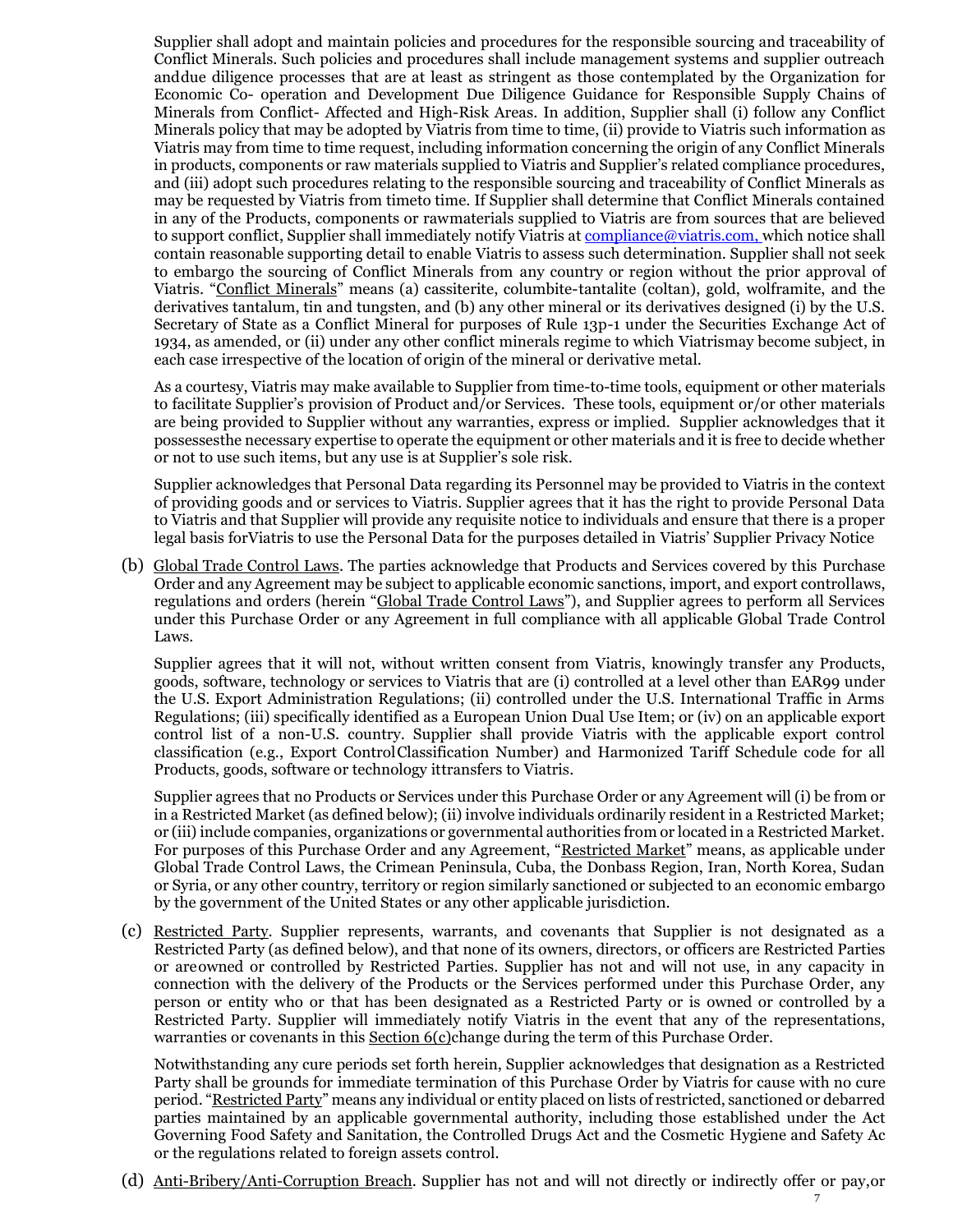authorize such offer or payment of, any money or anything of value in an effort to influence any Government Official (as defined below) or any other person in order for Viatris to improperly obtain or retain business or to gain an improper business advantage and has not accepted, and will not accept in the future, such a payment.

For purposes of this Purchase Order, a "Government Official" shall be broadly interpreted and means: (i) any elected or appointed non- Government official (e.g., a legislator or a member of a non- Government ministry); (ii)any employee or individual acting for or on behalf of a non- Government official, non-Government agency, or enterprise performing a function of, or owned or controlled by, a non- Government (e.g., a healthcare professional employed by a non- Government hospital or researcher employed by a non-Government university); (iii) any non- political party officer, candidate for non-public office, or employee or individual acting for or on behalf of a non- political party or candidate for public office; (iv) any employee or individual acting for or on behalf of a public international organization; (v) any member of a royal family or a member of a non- military, and (vi) any individual otherwise categorized as a Government Official under applicable Laws. "Government" means all levels and subdivisions of governments (i.e., local, regional, or national and administrative, legislative, or executive).

If Supplier has been provided with a copy of Viatris' International Anti-Bribery and Anti-Corruption Principles, itwill communicate such Principles to all persons acting on its behalf in connection with work for Viatris, including its agents or subcontractors.

Any information provided by Supplier to Viatris in connection with Viatris' anti-corruption due diligence is complete, truthful and accurate and Supplier agrees to inform Viatris if any responses in the due diligence questionnaire with respect to the Supplier or any individuals identified in the due diligence questionnaire or their Family Relatives, as defined therein, change during the term of this Purchase Order.

If requested by Viatris, Supplier will complete and submit to Viatris, the *Third Party Annual Compliance Certification* at an annual interval, upon request by Viatris.

Supplier agrees that upon request of Viatris, any persons acting on behalf of Supplier in connection with the delivery of the Products or the Services performed for Viatris, will complete anti-corruption training provided byViatris, and will notify Viatris of any persons that require such training, at the time of contracting and during the term of this Purchase Order.

If requested by Viatris, Supplier agrees to follow Viatris' *My Anti-Corruption Policy and Procedures ("MAPP")* inconnection with the delivery of the Products or the Services performed under this Purchase Order, including requiring relevant employees of Supplier, as determined by Viatris, to complete training on anti-corruption and/or MAPP provided by Viatris.

- (e) Conflicts. The execution, delivery and performance of this Purchase Order by Supplier does not conflictwith any agreement, instrument or understanding, oral or written, to which it is a party or by which it may be bound, and does not violate any law or regulation of any court, governmental body or administrative or other agency having authority over Supplier. Supplier is not currently a party to, and during the term of this PurchaseOrder will not enter into, any agreements, oral or written, that are inconsistent with its obligations under this Purchase Order.
- (f) Authority. Supplier is validly existing and in good standing under the Laws of the jurisdiction of its organization and has the power and authority to enter into this Purchase Order. This Purchase Order has been duly executed and delivered by Supplier and constitutes the valid and binding obligation of Supplier, enforceable against it in accordance with its terms except as enforceability may be limited by bankruptcy, fraudulent conveyance, insolvency, reorganization, moratorium and other laws relating to or affecting creditors' rights generally and by general equitable principles. The execution, delivery and performance of this Purchase Order have been duly authorized by all necessary action on the part of Supplier, its officers and directors.
- (g) No Actions Pending. There is no action, suit or proceeding, at law or in equity, before or by any court or governmental authority, pending or, to the best of Supplier's knowledge, threatened against Supplier, wherein anunfavorable decision, ruling or filing would materially adversely affect the performance by Supplier of its obligations hereunder or the other transactions contemplated hereby, or which, in any way, would adversely affect the enforceability of this Purchase Order, or any other agreement or instrument entered into by Supplier inconnection with the transactions contemplated hereby. In the event Supplier becomes aware of such action, suitor proceeding, Supplier shall immediately notify Viatris.
- (h) Cooperation/Coordination with Third Party Vendors. Supplier acknowledges that Viatris may, duringthe course of this Purchase Order, work with one or more other third party consultants and service providers from time to time in connection with this Purchase Order. Supplier shall reasonably cooperate with all such third parties as Viatris may request from time to time.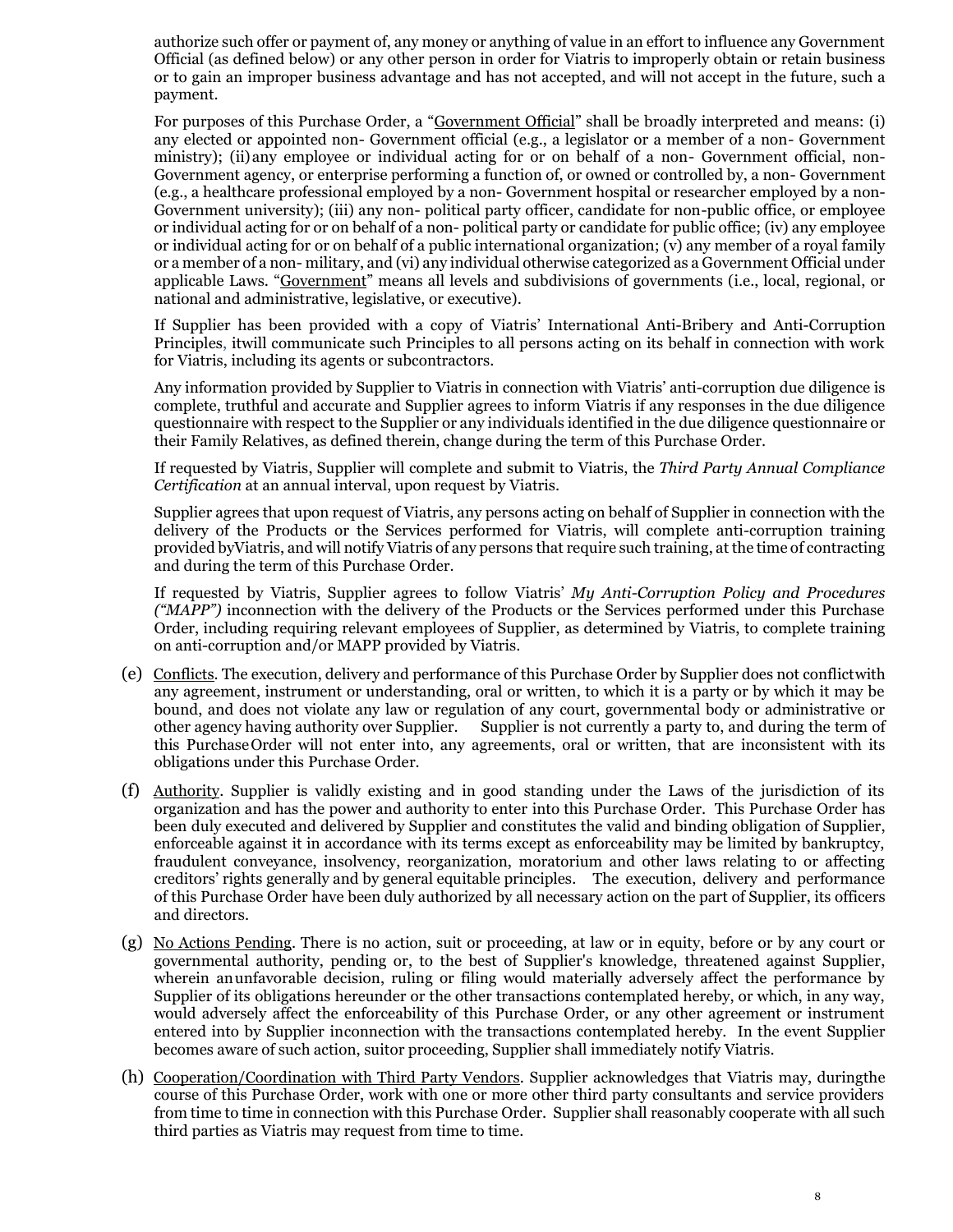### 7. INDEMNIFICATION

- (a) To the fullest extent permitted by applicable Laws, Supplier hereby agrees to defend, indemnify, and hold harmless Viatris, its affiliates (and their respective directors, officers, employees, agents, successors and assigns) (each, an "Indemnified Party") from and against any and all claims, liabilities of every kind, including liability based on contributory, vicarious, or any other doctrine of secondary liability, or character, (collectively, "Losses") arising out of or relating to any and all claims, liabilities, liens, demands, obligations, actions, proceedings, suits, causes of action of every kind (regardless of whether or not such Losses are caused in part by a party indemnified hereunder) arising out of or related to: demands, damages, judgments, awards, settlements, expenses, or losses, including costs of litigation and reasonable attorneys' fees, arising, directly or indirectly, from: (i) the acts or omissions of Supplier or Supplier Personnel in connection with the provision of the Services or Products under this Purchase Order; (ii) any individual's (including any Supplier Personnel's) prospective, then-current or former employment by Supplier, including (A) any claim arising under occupational health and safety, worker's compensation, Labor Pension Act or other applicable Laws, (B) any claim based on or arising out of any theory that Viatris is an employer or joint employer of any Supplier Personnel, (C) any claim arising out of any termination or separation from Supplier; and (D) any claim arising out of Supplier's failure to pay any of its Personnel; (iii) a breach by Supplier of the representations, warranties, covenants, and any other provisions set forth in this Purchase Order Terms and Conditions, including, but not limited to, any confidentiality, privacy and/or security obligation stated in Section 5 above and the obligations to comply with Laws; (iv) any claim charging that Supplier's provision or Viatris' purchase or use of the Products or Services provided under this Purchase Order constitutes misappropriation or infringement of any Intellectual Property Rights (as defined in Section 11 below) or breach of a confidential relationship; (v) injury to or death of any person or damage to any property resulting from and/or caused by Supplier or its Personnel in connection with the Supplier's performance or nonperformances of Supplier's obligations under this Purchase Order ; (vi) Supplier's failure to require any consultant or subcontractor to be insured as set forth under the terms of this Purchase Order; or (vii) the negligence or willful misconduct of Supplier or its Personnel. If the Products or Services, or the use of such Products or Services, are held to constitute an infringement or misappropriation and their sale or use is enjoined, Supplier shall, at Supplier's expense and option, either procure for Viatris the right to continue to use such Products or Services, or replace the same with equivalent non-infringing Products or Services, or modify the same so they become equivalent non-infringing Products or Services; except that if the foregoing is not commercially practicable or upon request by Viatris, Supplier shall refund to Viatris all fees paid by Viatris under this Purchase Order for such Products or Services and those Products or Services that are dependent thereon.
- (b) Supplier shall keep the Indemnified Party fully informed concerning the status of any litigation, negotiations or settlements of any claim, demand or action for which the Indemnified Party seeks indemnification hereunder. The Indemnified Party shall be entitled, at its own expense, to participate in any such litigation, negotiations and settlements with counsel of its own choosing. Supplier shall not have the rightto settle any claim without the prior written consent of the Indemnified Party. This Section shall not be construed to limit or exclude any other claims or remedies at law or in equity that an Indemnified Party may assert.

## 8. INSURANCE

- (a) Prior to the commencement of any performance under this Purchase Order, Supplier shall provide and maintain such insurance coverage, in minimum types and amounts as described below in this Section, as will protect it and Viatris (including Viatris affiliates, its and their employees, directors, officers, shareholders and agents) from all claims which may arise out of or result from Supplier's performance under this Purchase Order,whether such operations be by itself or by its subcontractors, agents or representatives or by anyone directly or indirectly employed by any of them, or by anyone for whose acts they may be liable.
	- (i) Any and all deductibles for such insurance policies shall be assumed by, for the account of, and at Supplier's sole risk. All deductibles and self-insured retention amounts must be acceptable to and approved, in writing (if required), by Viatris.
	- (ii) Such insurance policies shall be primary and non-contributing with respect to any other similar insurance policies available to Viatris or its affiliates. Except for Workers Compensation/Employers' Liability and Professional Liability/Errors & Omissions insurance, all such policies shall include Viatris and its affiliates and any other such entities as Viatris may reasonably request, as additional insureds. Allsuch polices shall provide a waiver of subrogation in favor of Viatris and its affiliates.
	- (iii) Supplier shall furnish to Viatris original certificates and additional insurance endorsements evidencing the specified insurance coverage, prior to beginning performance under this Purchase Order,and at contract renewal or expiration of any one coverage, whichever occurs first. If requested by Viatris, copies of the insurance policies, themselves will be provided. Not less than thirty (30) days' prior written notice of any policy cancellation, or material change shall be given to Viatris. The Certificate(s)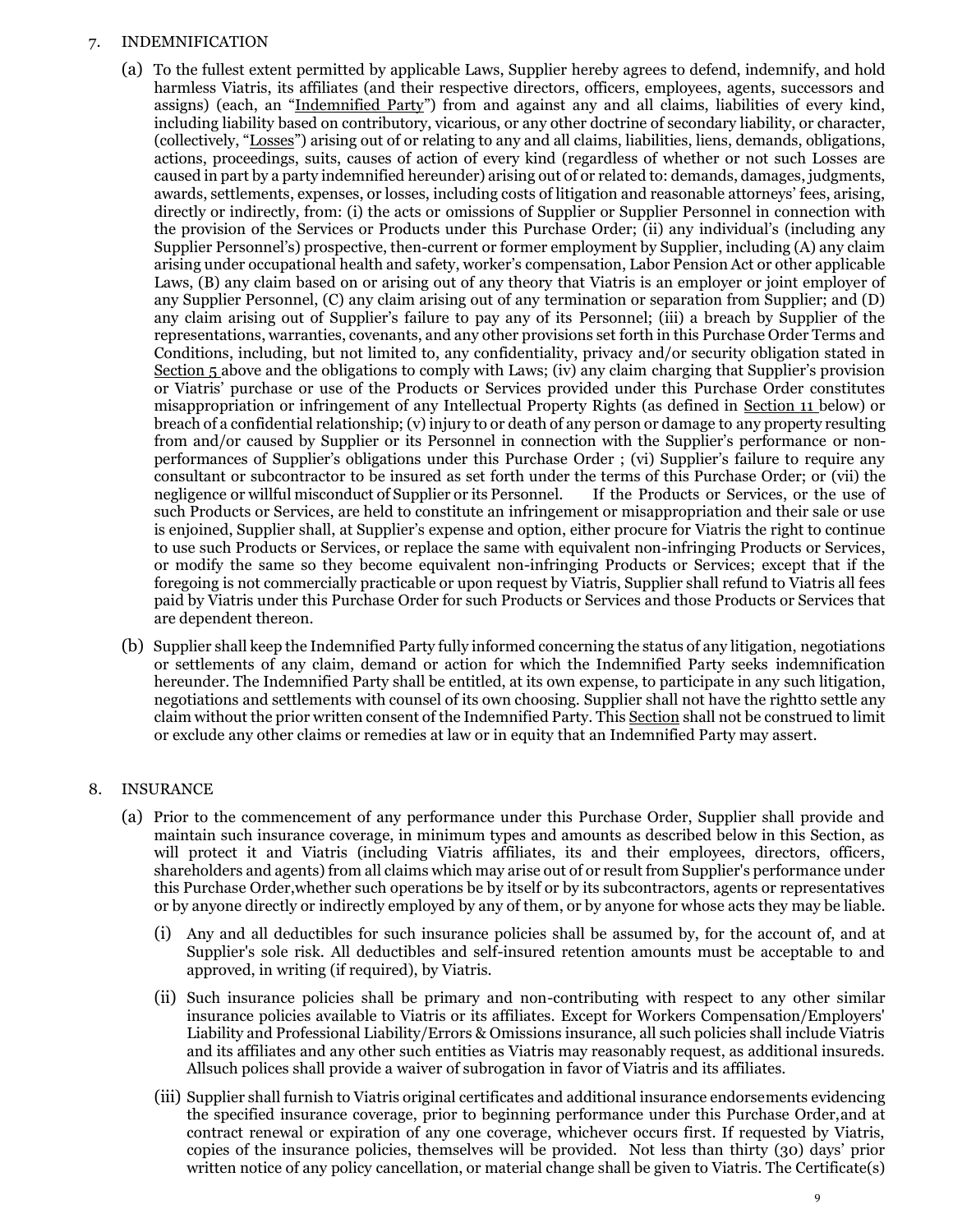of Insurance shall be signed by a person authorized by the insurer(s) to bind coverage on its (their) behalf. Supplier shall provide, pay for, and maintain in effect the policies with minimum "A-" A.M. Bests rated insurance carriers, or insurance companies satisfactory to Viatris. Coverage shall be maintained for the duration of this Purchase Order or as specified below, whichever is longer.

(b) Acceptance of Insurance Certificate. Acceptance of any insurance certificate by Viatris shall not constitute acceptance of the adequacy of coverage, compliance with the requirements of this Purchase Order orserve as an amendment to this Purchase Order.

### 9. LIMITATION OF LIABILITIES

Notwithstanding the form (e.g., contract, tort or otherwise) in which any legal or equitable action may be brought, under no circumstances shall Viatris or its affiliates be liable for consequential, indirect, special, punitive, or incidental damages or lost profits, whether foreseeable or unforeseeable, based on claims of Supplier or any other party arising out of breach or failure of express or implied warranty, breach of contract, misrepresentation, negligence, strict liability in tort, failure of any remedy to achieve its essential purpose, or otherwise.

Notwithstanding the form (e.g., contract, tort or otherwise) in which any legal or equitable action may be brought, in no event shall Viatris or its affiliates be liable for any damages or losses that exceed, in the aggregate, the amount of fees paid and payable by Viatris for the Products or Services that gave rise to such damages or losses for each respective breach or series of related breaches. This Section shall not apply only when and tothe extent applicable Laws specifically requires liability despite the foregoing disclaimer, exclusion and limitation.

### 10. TERM AND TERMINATION

- (a) Term. This Purchase Order shall commence upon Supplier's acceptance of this Purchase Order andshall continue through Viatris' acceptance of such Services or Products, as may be further specified in this Purchase Order.
- (b) Termination. In addition to Viatris' termination rights set forth elsewhere herein, Viatris may terminate this Purchase Order, in whole or in part, in its sole discretion: (i) upon thirty (30) days prior written notice to Supplier for any reason; (ii) immediately upon written notice to Supplier if Supplier breaches this Purchase Order; (iii) if reasonable grounds for insecurity arise with respect to Supplier's performance and Supplier fails to furnish adequate assurances within five (5) days after written demand by Viatris for such assurance; or (iv) immediately upon written notice to Supplier if Supplier becomes insolvent or otherwise makes an assignment forthe benefit of creditors, commits an act of bankruptcy or files or has filed against it a petition in bankruptcy or reorganization proceedings. During any notice period, Supplier shall cease to provide the cancelled Services or Products, as the case may be, to Viatris as soon as commercially practicable after receiving such notice.
- (c) Termination for Breach of Global Trade Control Laws. Viatris may terminate this Purchase Order effective immediately upon notice to Supplier if Supplier breaches any of the representations, warranties, covenants, or agreements set forth in Section 6(c) or 6 (b), or for any other violation of Global Trade Control Laws. If this Purchase Order is so terminated, Viatris shall not be responsible for any payments due to Supplieror another party, even if activities have already occurred. Further, Supplier shall be responsible for reimbursingViatris for any payments due to Viatris under this Purchase Order or any Agreement that are blocked due to violation of Global Trade Control Laws.
- (d) Termination for Breach of Anti-bribery/Anti-Corruption Representation. Viatris may terminate this Purchase Order effective immediately upon notice to Supplier, if Supplier (i) breaches any of the representations and warranties set forth in Section 6(d) or (ii) if Viatris learns that (a) improper payments are being or have been made or offered to Government Officials (as defined in Section 6(d)) or any other person by the Supplier or those acting on behalf of the Supplier with respect to this Purchase Order or (b) that the Supplier or those acting on behalf of the Supplier with respect to this Purchase Order has accepted any payment, item, or benefit, regardless of value, as an improper inducement to award, obtain or retain business or otherwise gain or grant an improper business advantage from or to any other person or entity. Further, in the event of such termination, Supplier shall not be entitled to any further payment, regardless of any activities undertaken or agreements with additional third parties entered into by Supplier prior to such termination, and Supplier shall beliable for damages or remedies as provided by this Purchase Order, at law or in equity.
- (e) Effect of Termination/Expiration. Upon termination or expiration of this Purchase Order: (i) Viatris shall be entitled to the ownership, possession, use and license of any and all work in process under this Purchase Order to which it is entitled pursuant to Section 11 below; (ii) Supplier shall invoice Viatris for all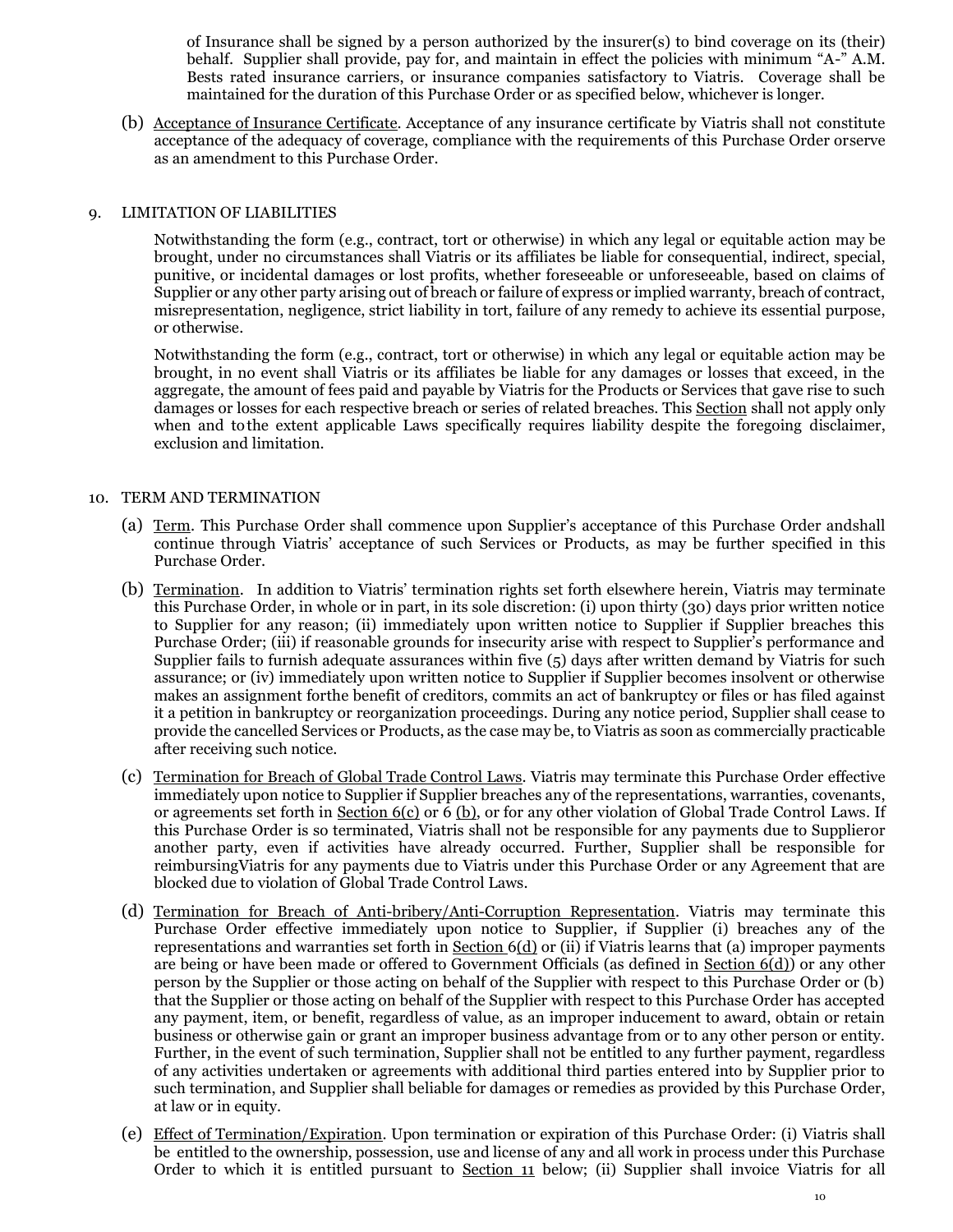outstanding feesand expenses incurred for Services satisfactorily performed and/or Products delivered under this Purchase Orderthrough and including the date of any such termination or expiration; and (iii) Supplier shall comply with its obligations under Section 4(c) above.

(f) Survival. The provisions of Sections 1(b) and (c),  $4 - 7$ , 9, 10(c) and (d),  $11 - 12$  and any other provisions which are expressly or by implication intended to continue in force after such termination or expiration shall survive the termination of this Purchase Order.

### 11. INTELLECTUAL PROPERTY

For all work products and deliverables created under this Purchase Order through the performance of the Services, Supplier and Supplier Personnel hereby assign and transfer to Viatris all rights to possession of, and all right, title, and interest, including all patent, copyright, trademark, trade secret and other proprietary and intellectual property rights ("Intellectual Property Rights") in and to such work products and deliverables createdunder this Purchase Order, in whatever form or medium captured, and in and to all physical and electronic materials, papers, and documents (including drawings), hereinafter referred to as "Works," and copies, abstracts,and summaries thereof, which are developed or conceived or which may come into their possession in any manner by reason of the provision of Services under this Purchase Order. Supplier shall promptly disclose to Viatris any Works known to Supplier or Supplier Personnel, and all such Works shall be deemed to be "works made for hire" exclusively for Viatris, with Viatris having sole ownership of such Works and the sole right to obtainand to hold in its own name any Intellectual Property Rights therein and thereto. Supplier hereby agrees to give Viatris or any person designated by Viatris at Viatris' expense, all reasonable assistance required to perfect the rights hereinabove defined. Supplier represents, warrants and covenants that it has caused or will cause all Supplier Personnel to enter into an enforceable agreement with Supplier prior to their performance of any Services, which agreement includes appropriate confidentiality, assignment of work product and invention provisions to effectuate the provisions of this Purchase Order. Notwithstanding the foregoing provisions, Viatris' ownership rights do not apply or extend to any of the following (collectively, the "Supplier Property"): (i) any methodologies, methods of analysis, ideas, concepts, know-how, models, tools, techniques, skills, knowledge andexperience or other materials or property owned or licensed by Supplier before the provision of the Services under this Purchase Order; (ii) any improvements or other modifications to any of the foregoing that Supplier creates during the performance of the Services under this Purchase Order without the use of any of Viatris' Confidential Information or Intellectual Property Rights; or (iii) any of the Intellectual Property Rights in or to any of the items described in the preceding clauses (i) and (ii). All right, title, and interest in and to the SupplierProperty is and shall remain in Supplier, and Supplier shall not be restricted in any way with respect to the Supplier Property. However, to the contrary, to the extent that any Supplier Property is incorporated into or embodied in any of the Works, or covers or controls any of the Works, or is necessary in order to fully and freely use any of the Works, Supplier hereby grants to Viatris and its affiliates a perpetual, irrevocable, worldwide, royalty-free, non-exclusive license, with the right to grant sublicenses, to (A) use such Supplier Property solely aspart of or in connection with such Works or any derivative work based upon such Works, and (B) to modify such Supplier Property, solely to the extent such modification is necessary in connection with the creation of a derivative work based upon such Works.

### 12. MISCELLANEOUS

- (a) Use of Viatris Trademark/Name; Publicity. Supplier shall not issue any press release or other publicity materials, or make any presentation with respect to the existence of this Purchase Order or the terms and conditions hereof without the prior written consent of Viatris in each instance. Supplier shall not publicize or useany name, trade name, service marks, trademarks, trade dress or logos of Viatris (or any of its affiliates) nor identify Viatris (or any of its affiliates) as a customer without Viatris' prior written consent in each instance. This restriction shall not, however, apply to the extent that any such disclosures are required by applicable Laws, including as may be required in connection with any filings required to be made with the United States Securities and Exchange Commission or by the disclosure policies of a major stock exchange.
- (b) Governing Law; Venue. The validity, interpretation and performance of this Purchase Order shall be governed by and construed in accordance with the laws of Taiwan without regard to the principles of conflicts of law. THE PARTIES EXPRESSLY AGREE THAT THE APPLICATION OF THE UNITED NATIONS CONVENTION ON CONTRACTS FOR THE INTERNATIONAL SALE OF GOODS (1980) IS SPECIFICALLY EXCLUDED AND SHALL NOT APPLY TO THIS PURCHASE ORDER. All actions and proceedings under this Purchase Order shall be brought exclusively in a court of competent subject matter jurisdiction in the City of Taipei in Taiwan (Taipei District Court). Each Party hereby waives (i) any objection which it may have at any time to the venue of the proceedings in any such court, (ii) any claim that such proceedings have been brought in an inconvenient forum and (iii) the right toobject, with respect to such proceedings, that such court does not have any jurisdiction over such Party. IN ANY CONTROVERSY OR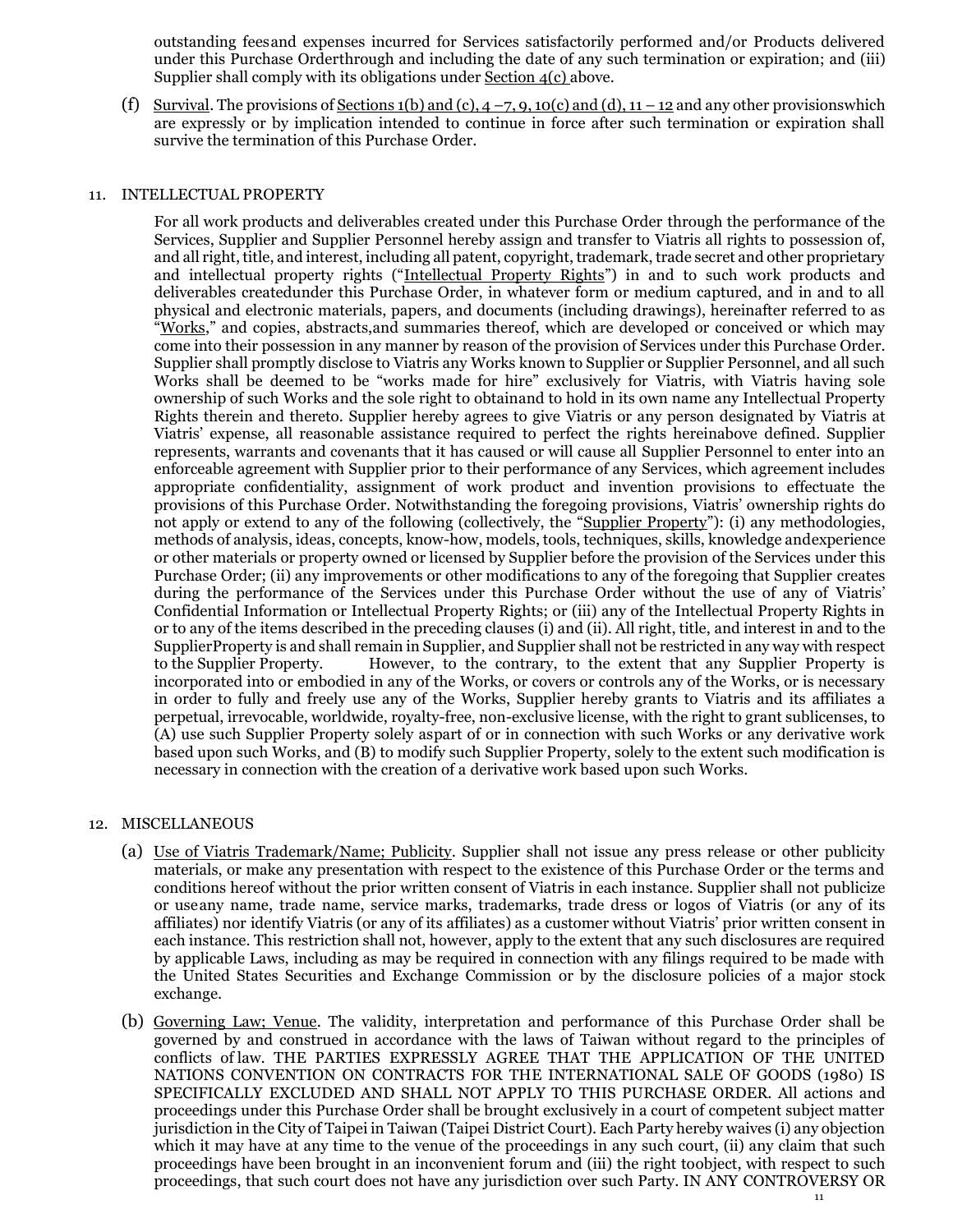CLAIM, WHETHER BASED IN CONTRACT, TORT OR OTHER LEGAL THEORY, ARISING OUT OF OR RELATING TO THIS PURCHASE ORDER, ITS NEGOTIATION, ENFORCEABILITY OR VALIDITY, OR THE PERFORMANCE OR BREACH HEREOF OR THE RELATIONSHIPS ESTABLISHEDHEREUNDER, ALL PARTIES HEREBY WAIVE THEIR RIGHT TO TRIAL BY JURY.

- (c) Relationship of the Parties. Viatris engages Supplier only for the purposes and to the extent set forth in this Purchase Order and, accordingly, Supplier shall not be considered a partner, co-venturer, agent, employee, or representative of Viatris, but shall remain in all respects an independent contractor, including for purposes of the Occupational Safety and Health Act or state equivalent. Neither Viatris nor Supplier shall have any right or authority to make or undertake any promise, warranty or representation, to execute any contract, or otherwise toassume any obligation or responsibility in the name of or on behalf of the other party. Neither Viatris nor Supplier shall be deemed a joint employer of the other's employees, each party being responsible for any and all claims by its employees. Neither Party's employees shall be deemed "leased" employees of the other for any purpose.
- (d) Assignment; Subcontracting. This Purchase Order or any right or obligation arising therefrom shall notbe assigned or transferred by Supplier in the absence of Viatris' prior written consent thereto and any purported assignment or transfer absent such consent shall be automatically deemed null and void. Supplier shall not delegate or subcontract any of its obligations or responsibilities under this Purchase Order to any third party (including to an affiliate of Supplier) without Viatris' prior written permission. No delegation or subcontracting by Supplier hereunder shall relieve Supplier of any of its obligations or responsibilities under this Purchase Order and Supplier shall remain responsible for obligations, services and functions performed by its subcontractors to the same extent as if they were performed by Supplier.
- (e) Divestiture. Notwithstanding anything to the contrary contained in this Purchase Order, to the extent related to or arising in connection with a divestiture (whether by sale, spin-off, or similar transaction) by Viatris of all or any portion of a Viatris business or business unit ("a Divestiture"), Viatris may, without prior written notice to or consent of Supplier, without any penalty, and at no additional cost to Viatris or to any affiliate of Viatris or to the company or the group of companies resulting from such Divestiture (collectively, such companies, the "Resulting Companies"): (1) assign its rights and obligations under this Purchase Order, in whole or in part to one or more of the Resulting Companies, or (2) split and assign, in whole or in part, its rights and obligations under this Purchase Order to one or more of the Resulting Companies so as to retain the benefits of this PurchaseOrder for both Viatris and the applicable Resulting Compan(y)/(ies) following such Divestiture.

From and after any partial assignment or split (i) the rights and obligations of Viatris hereunder shall be divided between Viatris and the Resulting Compan(y)/(ies) to whom such rights and obligations are transferred as specified by Viatris, such that all such rights and obligations related to the business of the applicable Resulting Compan(y)/(ies) shall be enforceable only by and against the applicable Resulting Compan(y)/(ies), and all other such rights and obligations shall be enforceable only by and against Viatris and (ii) to the extent this Purchase Order contains any volume-based pricing or discounts in favor of Viatris or minimum purchase thresholds, any purchases by Viatris and the applicable Resulting Compan(y)/(ies) hereunder shall be aggregated for purposes of determining the applicable pricing and discounts and whether any minimum threshold has been met. Supplier will work cooperatively with Viatris and the applicable Resulting  $Compan(y)/(ies)$  to ensure a smooth and orderly transition, including, to the extent requested by Viatris, entering into separate agreements with Viatris and the applicable Resulting Compan(y)/(ies) on substantially the same terms and conditions (as adjusted to take into account the nature of the separate contracts while maintaining the economic, business and other purposes of thePurchase Order).

No term, condition or provision of this Purchase Order, whether express or implied, shall be construed to limit Viatris' use of the Services for the benefit of Resulting Compan(y)/(ies) for up to two (2) years after a Divestiture, and Supplier shall not charge Viatris any additional fee of any kind whatsoever for such usage.

- (f) Force Majeure. No Party shall be liable for any failure to perform or any delays in performance, and no Party shall be deemed to be in breach or default of its obligations set forth in this Purchase Order, if, to the extent and for so long as, such failure or delay is due to any causes that are beyond its reasonable control and not to its acts or omissions, including, without limitation, such causes as acts of God, natural disasters, flood, severe storm, earthquake, civil disturbance, lockout, riot, order of any court or administrative body, embargo, acts of government, war (whether or not declared), acts of terrorism, or other similar causes ("Force Majeure Event"). For clarity, raw material price increases, unavailability of raw materials, and labor disputes shall not be deemed aForce Majeure Event. In the event of a Force Majeure Event, the Party prevented from or delayed in performing shall promptly give notice to the other Party and shall use commercially reasonable efforts to avoid orminimize the delay. The Party affected by the other Party's delay may elect to: (a) suspend performance and extend the time for performance for the duration of the Force Majeure Event, or (b) cancel all or any part of the unperformed part of this Purchase Order.
- (g) Severability. If and solely to the extent that any court or tribunal of competent jurisdiction holds any provision of this Purchase Order to be unenforceable in a final non-appealable order, such unenforceable